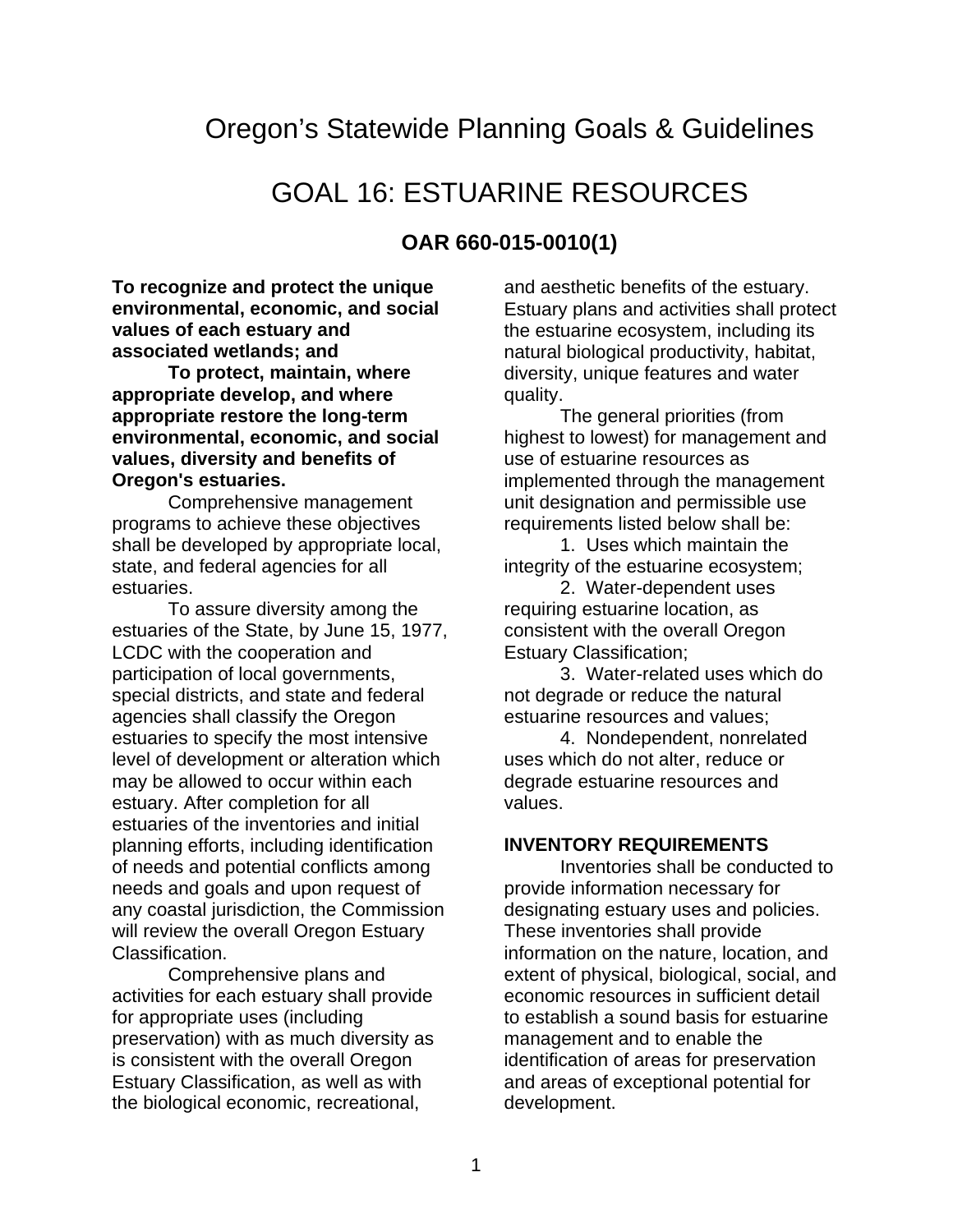State and federal agencies shall assist in the inventories of estuarine resources. The Department of Land Conservation and Development, with assistance from local government, state and federal agencies, shall establish common inventory standards and techniques, so that inventory data collected by different agencies or units of government, or data between estuaries, will be comparable.

### **COMPREHENSIVE PLAN REQUIREMENTS**

Based upon inventories, the limits imposed by the overall Oregon Estuary Classification, and needs identified in the planning process, comprehensive plans for coastal areas shall:

1. Identify each estuarine area:

2. Describe and maintain the diversity of important and unique environmental, economic and social features within the estuary;

3. Classify the estuary into management units; and

4. Establish policies and use priorities for each management unit using the standards and procedures set forth below.

5. Consider and describe in the plan the potential cumulative impacts of the alterations and development activities envisioned. Such a description may be general but shall be based on the best available information and projections.

## **MANAGEMENT UNITS**

Diverse resources, values, and benefits shall be maintained by classifying the estuary into distinct water use management units. When classifying estuarine areas into management units, the following shall

be considered in addition to the inventories:

1. Adjacent upland characteristics and existing land uses;

2. Compatibility with adjacent uses;

3. Energy costs and benefits; and

4. The extent to which the limited water surface area of the estuary shall be committed to different surface uses.

As a minimum, the following kinds of management units shall be established:

1. *Natural* -- in all estuaries, areas shall be designated to assure the protection of significant fish and wildlife habitats, of continued biological productivity within the estuary, and of scientific, research, and educational needs. These shall be managed to preserve the natural resources in recognition of dynamic, natural, geological, and evolutionary processes. Such areas shall include, at a minimum, all major tracts of salt marsh, tideflats, and seagrass and algae beds.

Permissible uses in natural management units shall include the following:

a. undeveloped low-intensity, water-dependent recreation;

b. research and educational observations;

c. navigation aids, such as beacons and buoys;

d. protection of habitat, nutrient, fish, wildlife and aesthetic resources;

e. passive restoration measures;

f. dredging necessary for on-site maintenance of existing functional tidegates and associated drainage channels and bridge crossing support structures;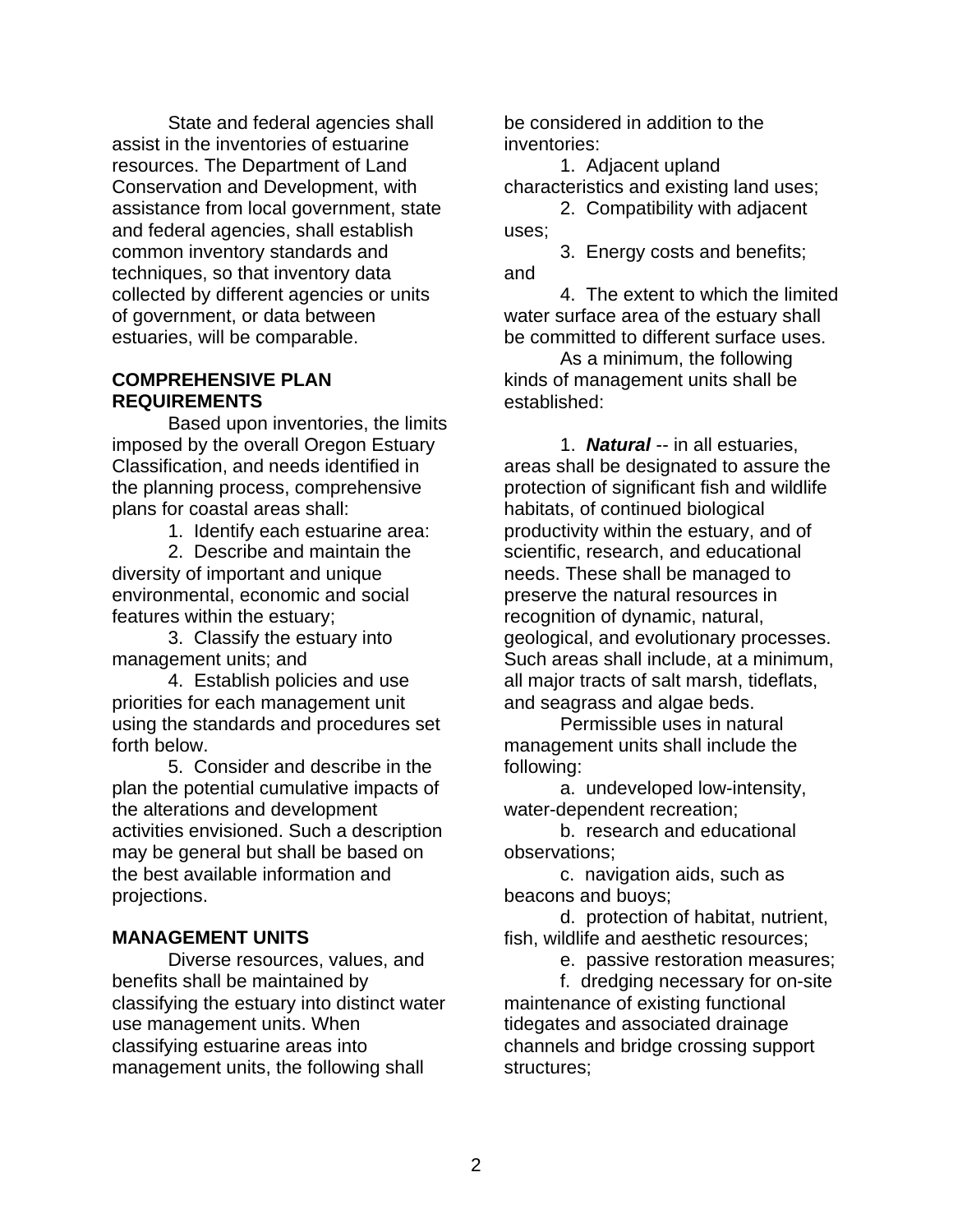g. riprap for protection of uses existing as of October 7, 1977, unique natural resources, historical and archeological values; and public facilities; and

h. bridge crossings.

Where consistent with the resource capabilities of the area and the purposes of this management unit the following uses may be allowed:

a. aquaculture which does not involve dredge or fill or other estuarine alteration other than incidental dredging for harvest of benthic species or removable in-water structures such as stakes or racks;

b. communication facilities;

c. active restoration of fish and wildlife habitat or water quality and estuarine enhancement;

d. boat ramps for public use where no dredging or fill for navigational access is needed; and,

e. pipelines, cables and utility crossings, including incidental dredging necessary for their installation.

f. installation of tidegates in existing functional dikes.

g. temporary alterations.

h. bridge crossing support structures and dredging necessary for their installation.

A use or activity is consistent with the resource capabilities of the area when either the impacts of the use on estuarine species, habitats, biological productivity and water quality are not significant or that the resources of the area are able to assimilate the use and activity and their effects and continue to function in a manner to protect significant wildlife habitats, natural biological productivity, and values for scientific research and education.

2. *Conservation* -- In all estuaries, except those in the overall Oregon Estuary Classification which are classed for preservation, areas shall be designated for long-term uses of renewable resources that do not require major alteration of the estuary, except for the purpose of restoration. These areas shall be managed to conserve the natural resources and benefits. These shall include areas needed for maintenance and enhancement of biological productivity, recreational and aesthetic uses, and aquaculture. They shall include tracts of significant habitat smaller or of less biological importance than those in (1) above, and recreational or commercial oyster and clam beds not included in (1) above. Areas that are partially altered and adjacent to existing development of moderate intensity which do not possess the resource characteristics of natural or development units shall also be included in this classification.

Permissible uses in conservation management units shall be all uses listed in (1) above except temporary alterations.

Where consistent with the resource capabilities of the area and the purposes of this management unit the following uses may be allowed:

a. High-intensity water-dependent recreation, including boat ramps, marinas and new dredging for boat ramps and marinas;

b. Minor navigational improvements;

c. Mining and mineral extraction, including dredging necessary for mineral extraction;

d. Other water dependent uses requiring occupation of water surface area by means other than dredge or fill;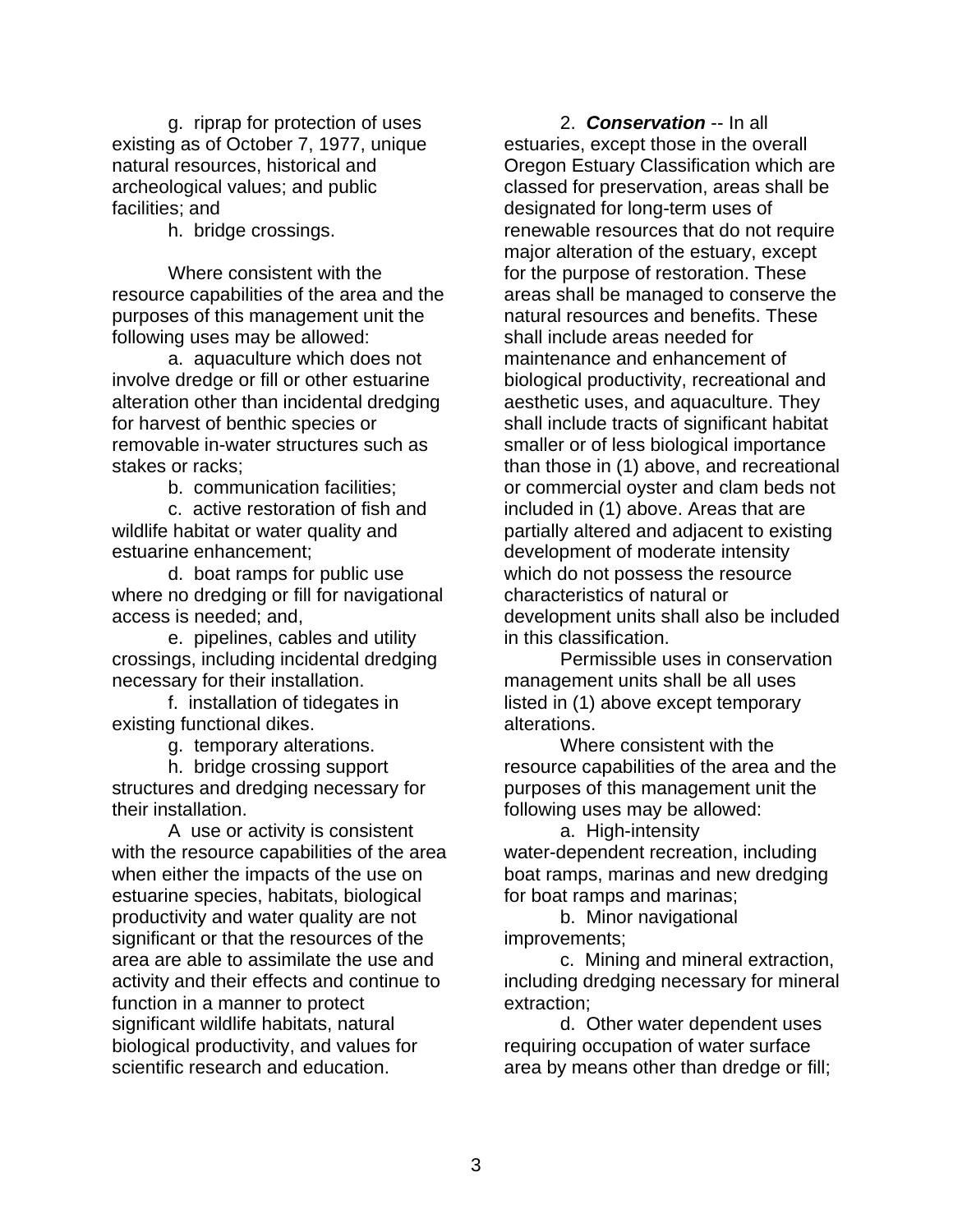e. Aquaculture requiring dredge or fill or other alteration of the estuary;

f. Active restoration for purposes other than those listed in 1(d).

g. Temporary alterations.

A use or activity is consistent with the resource capabilities of the area when either the impacts of the use on estuarine species, habitats, biological productivity, and water quality are not significant or that the resources of the area are able to assimilate the use and activity and their effects and continue to function in a manner which conserves long-term renewable resources, natural biologic productivity, recreational and aesthetic values and aquaculture.

3. *Development* -- in estuaries classified in the overall Oregon Estuary Classification for more intense development or alteration, areas shall be designated to provide for navigation and other identified needs for public, commercial, and industrial water-dependent uses, consistent with the level of development or alteration allowed by the overall Oregon Estuary Classification. Such areas shall include deep-water areas adjacent or in proximity to the shoreline, navigation channels, subtidal areas for in-water disposal of dredged material and areas of minimal biological significance needed for uses requiring alterations of the estuary not included in (1) and (2) above.

Permissible uses in areas managed for water-dependent activities shall be navigation and water-dependent commercial and industrial uses.

As appropriate the following uses shall also be permissible in development management units:

a. Dredge or fill, as allowed elsewhere in the goal;

b. Navigation and water-dependent commercial enterprises and activities;

c. Water transport channels where dredging may be necessary;

d. Flow-lane disposal of dredged material monitored to assure that estuarine sedimentation is consistent with the resource capabilities and purposes of affected natural and conservation management units.

e. Water storage areas where needed for products used in or resulting from industry, commerce, and recreation;

f. Marinas.

Where consistent with the purposes of this management unit and adjacent shorelands designated especially suited for water-dependent uses or designated for waterfront redevelopment, water-related and nondependent, nonrelated uses not requiring dredge or fill; mining and mineral extraction; and activities identified in (1) and (2) above shall also be appropriate.

In designating areas for these uses, local governments shall consider the potential for using upland sites to reduce or limit the commitment of the estuarine surface area for surface uses.

## **IMPLEMENTATION REQUIREMENTS**

1. Unless fully addressed during the development and adoption of comprehensive plans, actions which would potentially alter the estuarine ecosystem shall be preceded by a clear presentation of the impacts of the proposed alteration. Such activities include dredging, fill, in-water structures, riprap, log storage, application of pesticides and herbicides, water intake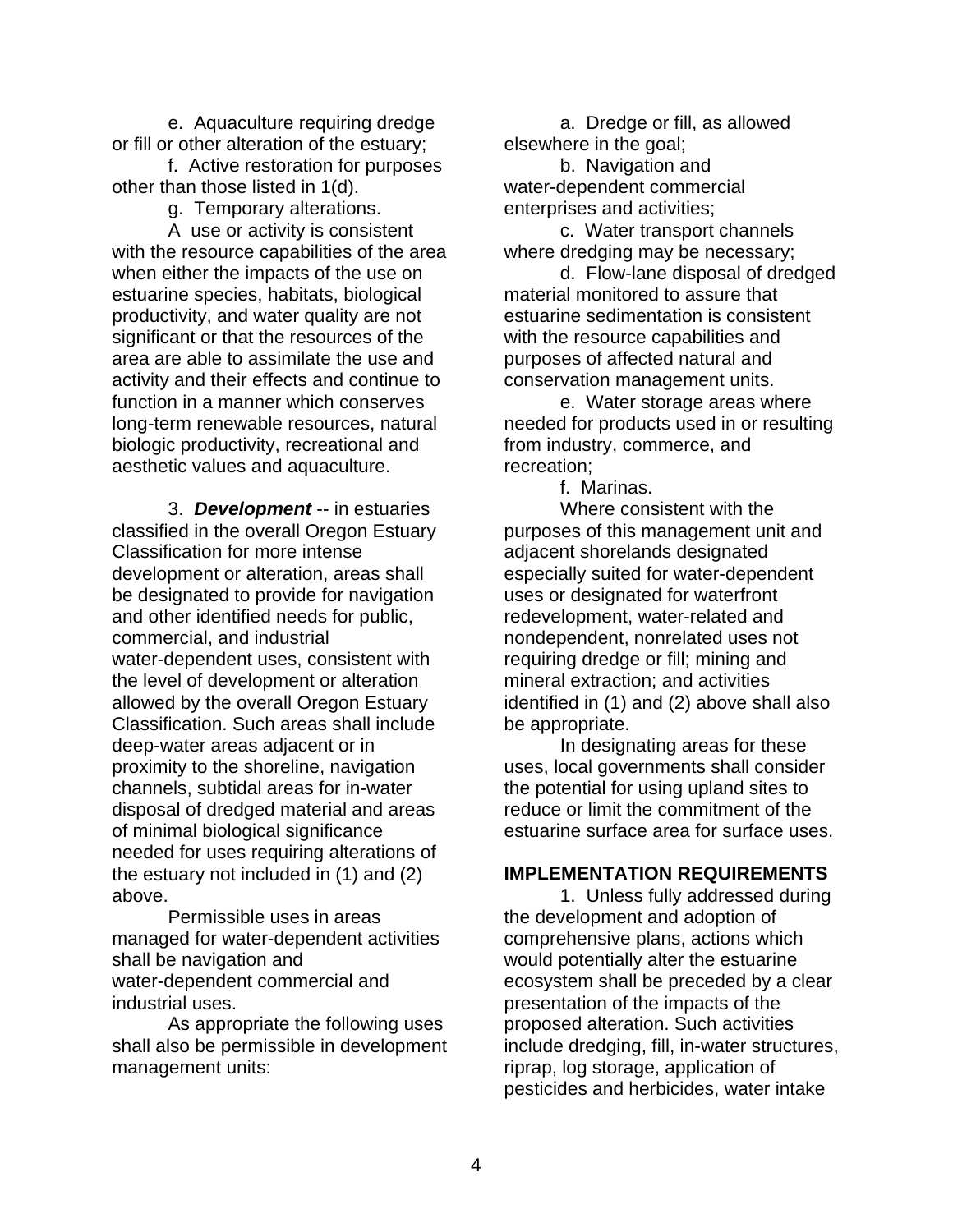or withdrawal and effluent discharge, flow-lane disposal of dredged material, and other activities which could affect the estuary's physical processes or biological resources.

The impact assessment need not be lengthy or complex, but it should enable reviewers to gain a clear understanding of the impacts to be expected. It shall include information on:

a. The type and extent of alterations expected;

b. The type of resource(s) affected;

c. The expected extent of impacts of the proposed alteration on water quality and other physical characteristics of the estuary, living resources, recreation and aesthetic use, navigation and other existing and potential uses of the estuary; and

d. The methods which could be employed to avoid or minimize adverse impacts.

2. Dredging and/or filling shall be allowed only:

a. If required for navigation or other water-dependent uses that require an estuarine location or if specifically allowed by the applicable management unit requirements of this goal; and,

b. If a need (i.e., a substantial public benefit) is demonstrated and the use or alteration does not unreasonably interfere with public trust rights; and

c. If no feasible alternative upland locations exist; and,

d. If adverse impacts are minimized.

Other uses and activities which could alter the estuary shall only be allowed if the requirements in (b), (c), and (d) are met. All or portions of these requirements may be applied at the time of plan development for actions identified in the plan. Otherwise, they

shall be applied at the time of permit review.

3. State and federal agencies shall review, revise, and implement their plans, actions, and management authorities to maintain water quality and minimize man-induced sedimentation in estuaries. Local government shall recognize these authorities in managing lands rather than developing new or duplicatory management techniques or controls.

Existing programs which shall be utilized include:

a. The Oregon Forest Practices Act and Administrative Rules, for forest lands as defined in ORS 527.610-527.730 and 527.990 and the Forest Lands Goal;

b. The programs of the Soil and Water Conservation Commission and local districts and the Soil Conservation Service, for Agricultural Lands Goal;

c. The nonpoint source discharge water quality program administered by the Department of Environmental Quality under Section 208 of the Federal Water Quality Act as amended in 1972 (PL92-500); and

d. The Fill and Removal Permit Program administered by the Division of State Lands under ORS 541.605 - 541.665.

4. The State Water Policy Review Board, assisted by the staff of the Oregon Department of Water Resources, and the Oregon Department of Fish and Wildlife, the Oregon Department of Environmental Quality, the Division of State Lands, and the U.S. Geological Survey, shall consider establishing minimum fresh-water flow rates and standards so that resources and uses of the estuary, including navigation, fish and wildlife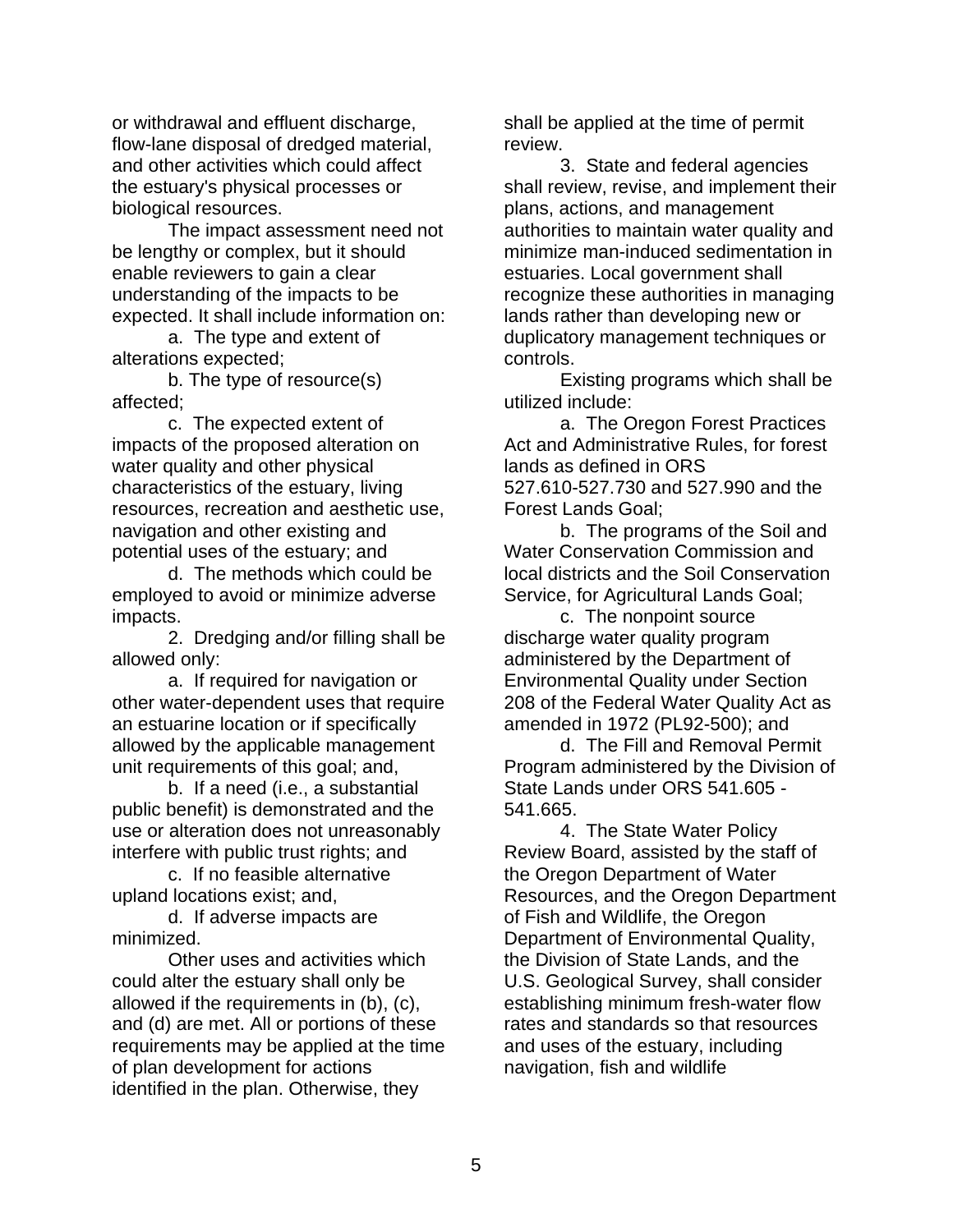characteristics, and recreation, will be maintained.

5. When dredge or fill activities are permitted in intertidal or tidal marsh areas, their effects shall be mitigated by creation, restoration or enhancement of another area to ensure that the integrity of the estuarine ecosystem is maintained. Comprehensive plans shall designate and protect specific sites for mitigation which generally correspond to the types and quantity of intertidal area proposed for dredging or filling, or make findings demonstrating that it is not possible to do so.

6. Local government and state and federal agencies shall develop comprehensive programs, including specific sites and procedures for disposal and stock-piling of dredged materials. These programs shall encourage the disposal of dredged material in uplands or ocean waters, and shall permit disposal in estuary waters only where such disposal will clearly be consistent with the objectives of this goal and state and federal law. Dredged material shall not be disposed in intertidal or tidal marsh estuarine areas unless part of an approved fill project.

7. Local government and state and federal agencies shall act to restrict the proliferation of individual single-purpose docks and piers by encouraging community facilities common to several uses and interests. The size and shape of a dock or pier shall be limited to that required for the intended use. Alternatives to docks and piers, such as mooring buoys, dryland storage, and launching ramps shall be investigated and considered.

8. State and federal agencies shall assist local government in identifying areas for restoration.

Restoration is appropriate in areas where activities have adversely affected some aspect of the estuarine system, and where it would contribute to a greater achievement of the objective of this goal. Appropriate sites include areas of heavy erosion or sedimentation, degraded fish and wildlife habitat, anadromous fish spawning areas, abandoned diked estuarine marsh areas, and areas where water quality restricts the use of estuarine waters for fish and shellfish harvest and production, or for human recreation.

9. State agencies with planning, permit, or review authorities affected by this goal shall review their procedures and standards to assure that the objectives and requirements of the goal are fully addressed. In estuarine areas the following authorities are of special concern:

#### **Division of State Lands**

Fill and Removal Law ORS 541.605-541.665 Mineral Resources ORS 273.551; ORS 273.775 - 273.780 Submersible and Submerged Lands ORS 274.005 - 274.940

**Economic Development Department** Ports Planning ORS 777.835

#### **Water Resources Department**

Appropriation of Water ORS 37.010-537.990; ORS 543.010-543.620

#### **Department of Geology and Mineral Industries**

Mineral Extraction ORS 520.005- Oil and Gas Drilling ORS 520.095

## **Department of Forestry**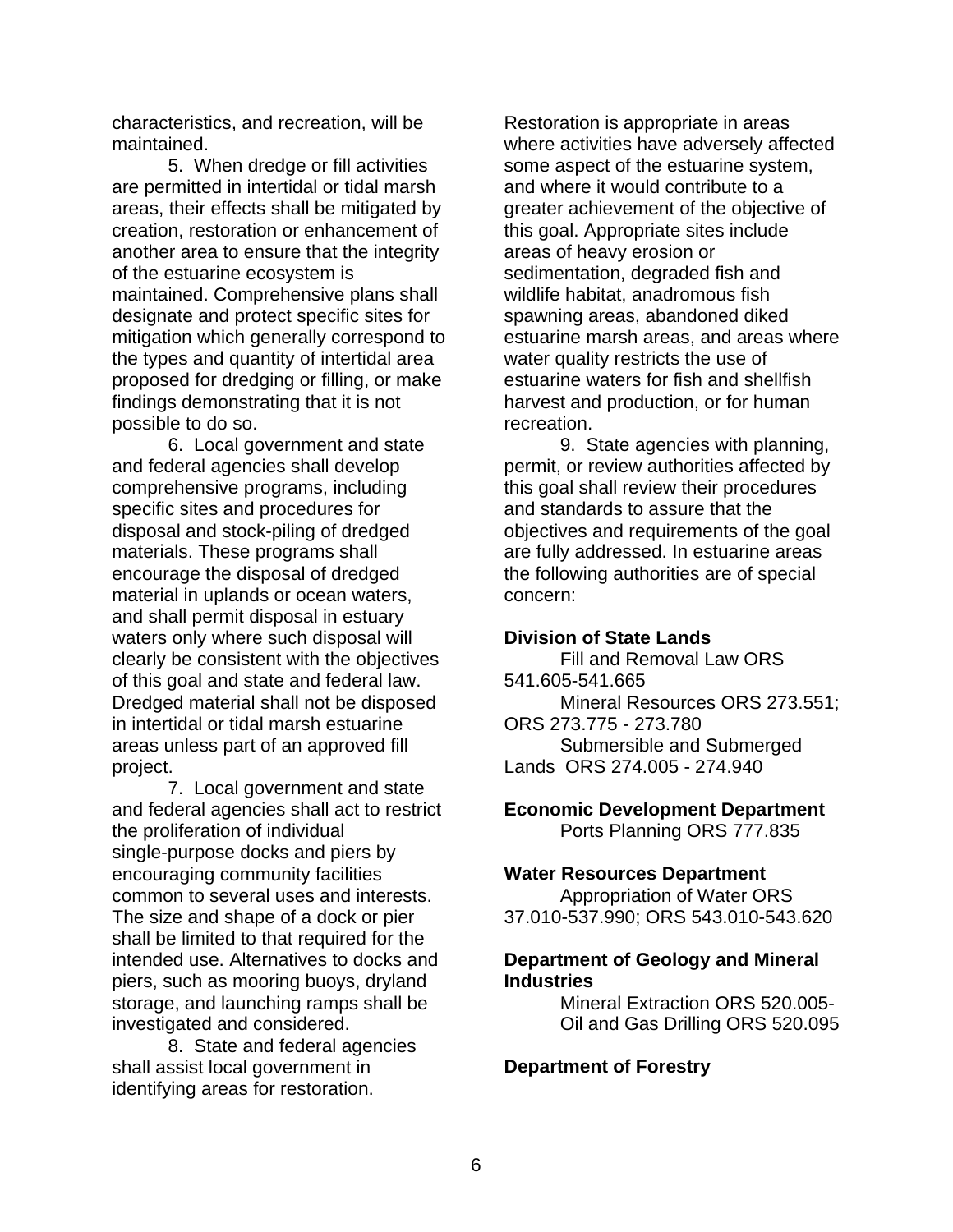Forest Practices Act ORS 527.610-527.730

# **Department of Energy**

Regulation of Thermal Power and Nuclear Installation ORS 469.300- 469.570

# **Department of Environmental Quality**

Water Quality ORS 468.700-468.775 Sewage Treatment and Disposal Systems ORS 454.010-454.755

# **GUIDELINES**

The requirements of the Estuarine Resources Goal should be addressed with the same consideration applied to previously adopted goals and guidelines. The planning process described in the Land Use Planning Goal (Goal 2), including the exceptions provisions described in Goal 2, applies to estuarine areas and implementation of the Estuarine Resources Goal.

Because of the strong relationship between estuaries and adjacent coastal shorelands, the inventories and planning requirements for these resources should be closely coordinated. These inventories and plans should also be fully coordinated with the requirements in other state planning goals, especially the Goals for Open Spaces, Scenic and Historic Areas and Natural Resources; Air, Water, and Land Resources Quality; Recreational Needs; Transportation; and Economy of the State.

# **A. INVENTORIES**

In detail appropriate to the level of development or alteration proposed, the inventories for estuarine features should include:

1. Physical characteristics

a. Size, shape, surface area, and contour, including water depths;

b. Water characteristics including, but not limited to, salinity, temperature, and dissolved oxygen. Data should reflect average and extreme values for the months of March, June, September, and December as a minimum; and

c. Substrate mapping showing location and extent of rock, gravel, sand, and mud.

2. Biological

characteristic--Location, Description, and Extent of:

a. The common species of benthic (living in or on bottom) flora and fauna;

b. The fish and wildlife species, including part-time residents;

c. The important resting, feeding, and nesting areas for migrating and resident shorebirds, wading birds and wildlife;

d. The areas important for recreational fishing and hunting, including areas used for clam digging and crabbing;

e. Estuarine wetlands;

f. Fish and shellfish spawning areas;

g. Significant natural areas; and

h. Areas presently in commercial aquaculture.

3. Social and economic

characteristics--Location, Description, and Extent of:

a. The importance of the estuary to the economy of the area:

b. Existing land uses

surrounding the estuary; c. Man-made alterations of the natural estuarine system;